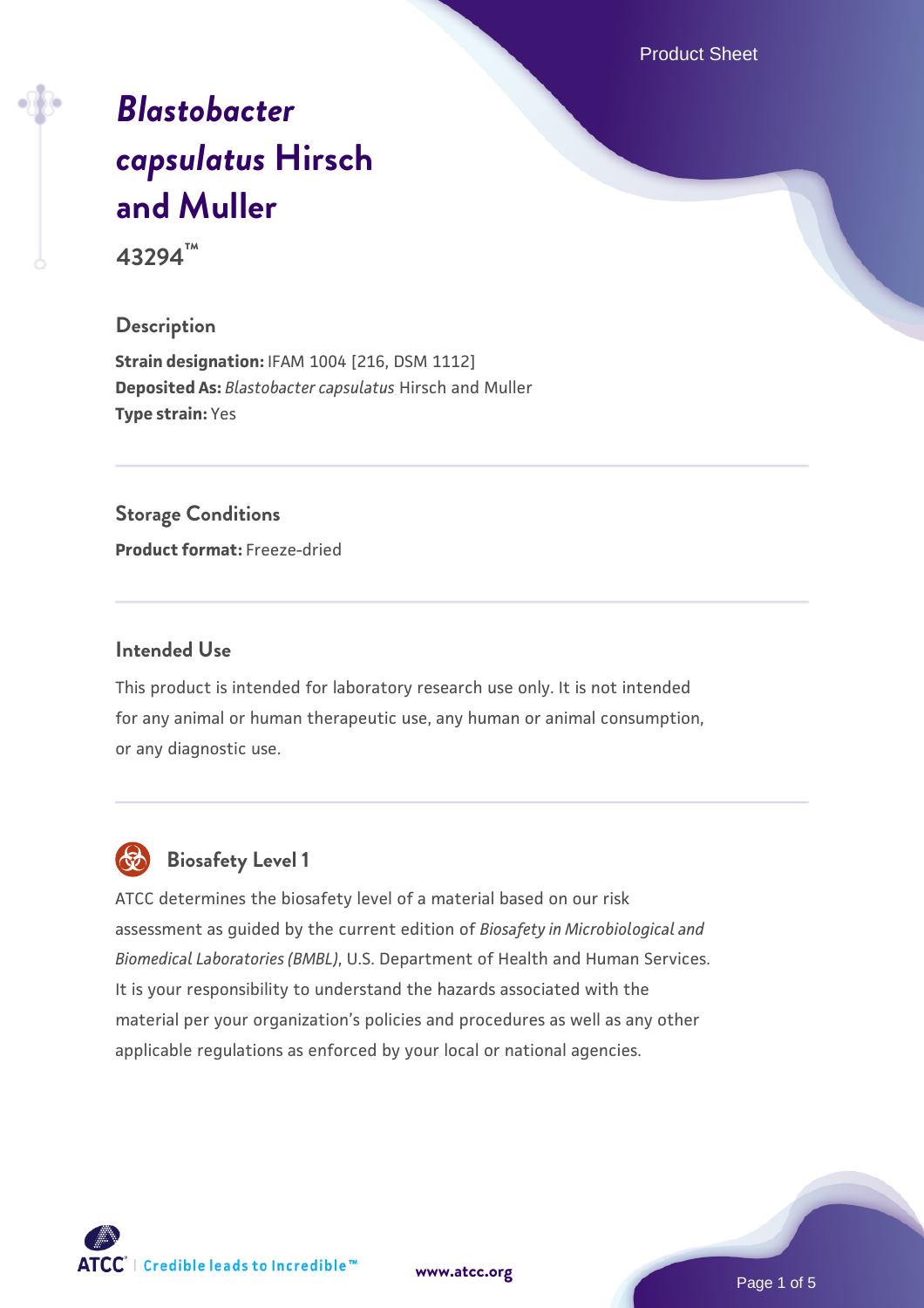ATCC highly recommends that appropriate personal protective equipment is always used when handling vials. For cultures that require storage in liquid nitrogen, it is important to note that some vials may leak when submersed in liquid nitrogen and will slowly fill with liquid nitrogen. Upon thawing, the conversion of the liquid nitrogen back to its gas phase may result in the vial exploding or blowing off its cap with dangerous force creating flying debris. Unless necessary, ATCC recommends that these cultures be stored in the vapor phase of liquid nitrogen rather than submersed in liquid nitrogen.

## **Certificate of Analysis**

For batch-specific test results, refer to the applicable certificate of analysis that can be found at www.atcc.org.

#### **Growth Conditions**

**Medium:**  [ATCC Medium 1521: PYGV medium](https://www.atcc.org/-/media/product-assets/documents/microbial-media-formulations/1/5/2/1/atcc-medium-1521.pdf?rev=407d8ad57f7444658bc97c4a418203ac) **Temperature:** 30°C

#### **Material Citation**

If use of this material results in a scientific publication, please cite the material in the following manner: *Blastobacter capsulatus* Hirsch and Muller (ATCC 43294)

#### **References**

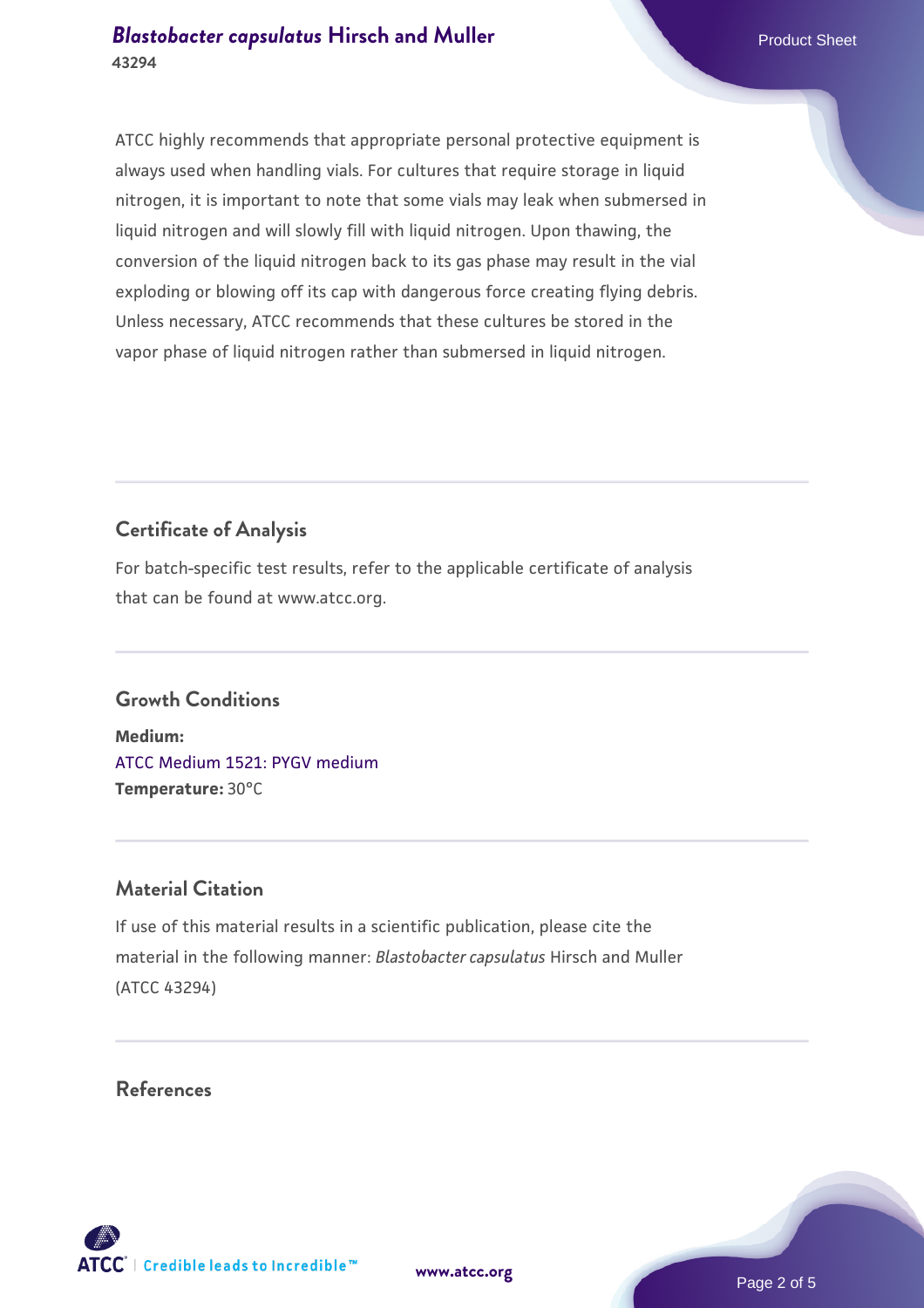References and other information relating to this material are available at www.atcc.org.

#### **Warranty**

The product is provided 'AS IS' and the viability of ATCC® products is warranted for 30 days from the date of shipment, provided that the customer has stored and handled the product according to the information included on the product information sheet, website, and Certificate of Analysis. For living cultures, ATCC lists the media formulation and reagents that have been found to be effective for the product. While other unspecified media and reagents may also produce satisfactory results, a change in the ATCC and/or depositor-recommended protocols may affect the recovery, growth, and/or function of the product. If an alternative medium formulation or reagent is used, the ATCC warranty for viability is no longer valid. Except as expressly set forth herein, no other warranties of any kind are provided, express or implied, including, but not limited to, any implied warranties of merchantability, fitness for a particular purpose, manufacture according to cGMP standards, typicality, safety, accuracy, and/or noninfringement.

#### **Disclaimers**

This product is intended for laboratory research use only. It is not intended for any animal or human therapeutic use, any human or animal consumption, or any diagnostic use. Any proposed commercial use is prohibited without a license from ATCC.

While ATCC uses reasonable efforts to include accurate and up-to-date information on this product sheet, ATCC makes no warranties or representations as to its accuracy. Citations from scientific literature and patents are provided for informational purposes only. ATCC does not warrant



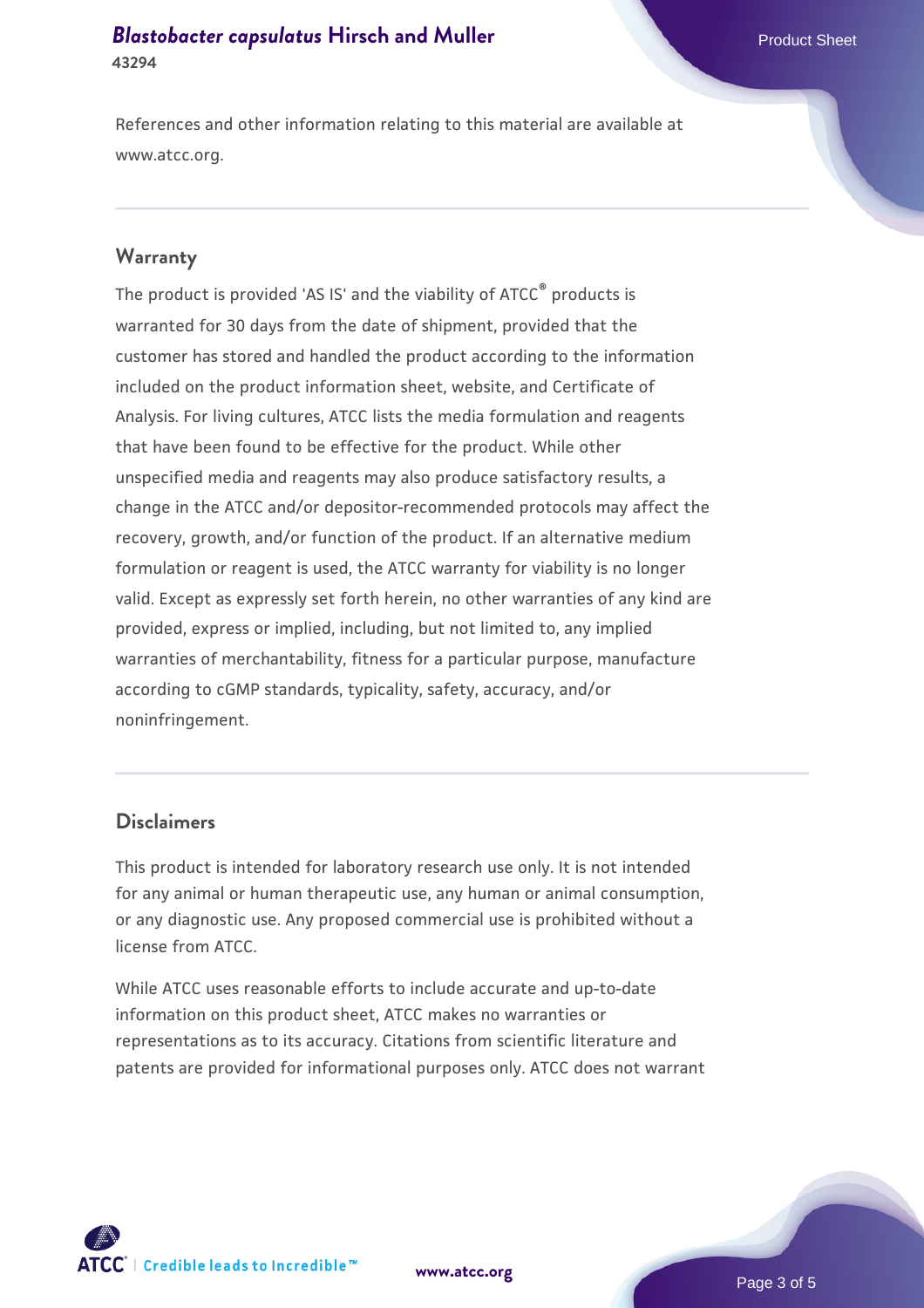that such information has been confirmed to be accurate or complete and the customer bears the sole responsibility of confirming the accuracy and completeness of any such information.

This product is sent on the condition that the customer is responsible for and assumes all risk and responsibility in connection with the receipt, handling, storage, disposal, and use of the ATCC product including without limitation taking all appropriate safety and handling precautions to minimize health or environmental risk. As a condition of receiving the material, the customer agrees that any activity undertaken with the ATCC product and any progeny or modifications will be conducted in compliance with all applicable laws, regulations, and guidelines. This product is provided 'AS IS' with no representations or warranties whatsoever except as expressly set forth herein and in no event shall ATCC, its parents, subsidiaries, directors, officers, agents, employees, assigns, successors, and affiliates be liable for indirect, special, incidental, or consequential damages of any kind in connection with or arising out of the customer's use of the product. While reasonable effort is made to ensure authenticity and reliability of materials on deposit, ATCC is not liable for damages arising from the misidentification or misrepresentation of such materials.

Please see the material transfer agreement (MTA) for further details regarding the use of this product. The MTA is available at www.atcc.org.

### **Copyright and Trademark Information**

© ATCC 2021. All rights reserved. ATCC is a registered trademark of the American Type Culture Collection.

#### **Revision**

This information on this document was last updated on 2021-05-19

#### **Contact Information**



**[www.atcc.org](http://www.atcc.org)**